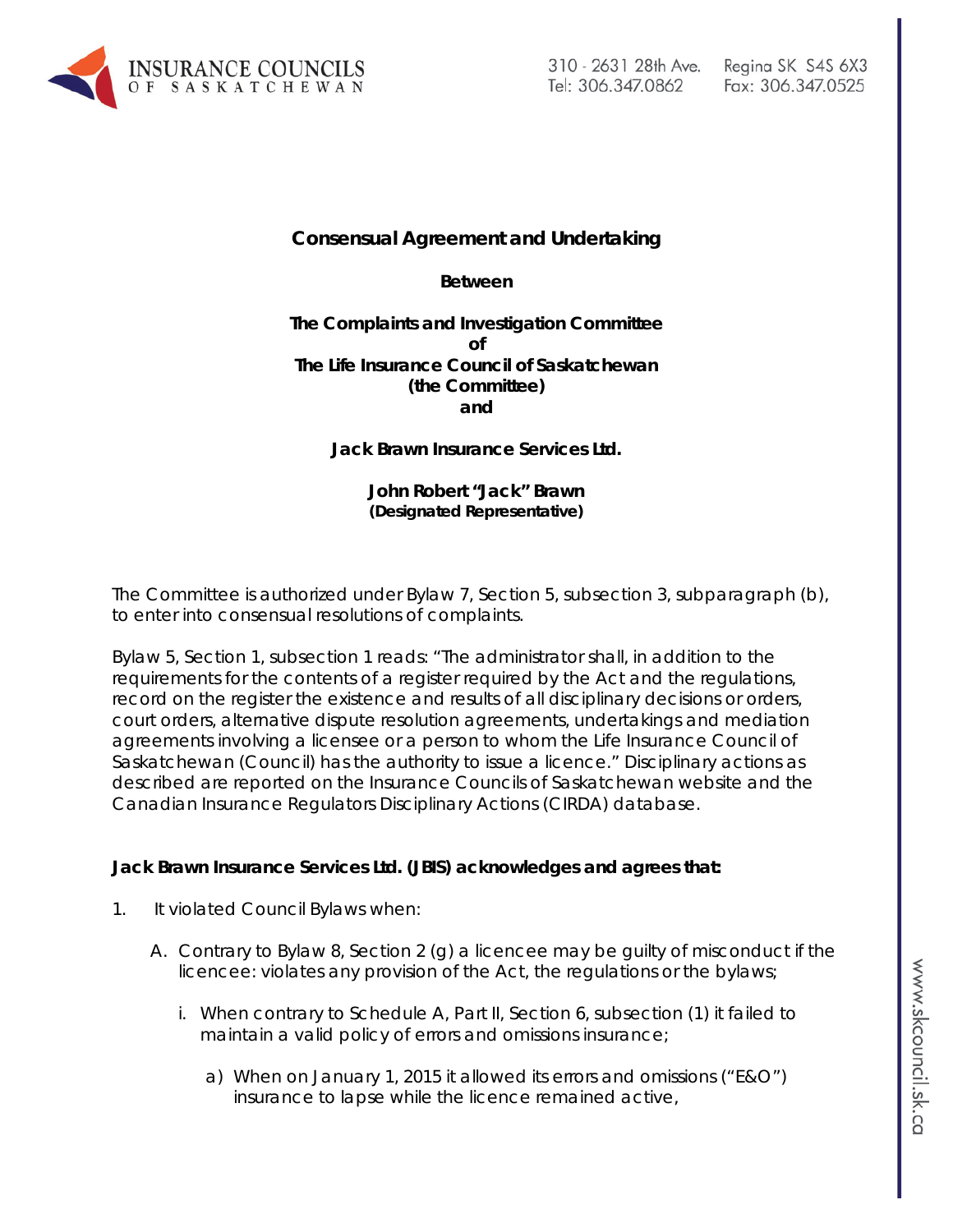Jack Brawn Insurance Services Ltd.

- b) E&O was not re-established until April 29, 2015.
- c) JBIS was without E&O coverage for 118 days; and
- ii. When contrary to Bylaw 2, Section 1, subsection (4) (d) it failed to immediately notify Council of cancellation or non-renewal of its errors and omissions insurance.
- 2. Its rights to appear before a Discipline Committee of Council have been explained to it and it fully understands it's rights and/or obligations under Council Bylaw 10;
- 3. It waives its rights to appear before a Discipline Committee and undertakes not to exercise any appeal rights it may have under Council Bylaw 10, Section 3 or *The Saskatchewan Insurance Act,* (the Act) as it relates to matters set out in this Consensual Agreement and Undertaking (Agreement).
- 4. This Agreement does not preclude Council from pursuing any other investigation against JBIS for activities not identified in this Agreement that may be in violation of Council Bylaws or the Act.
- 5. JBIS has been advised by the Committee that it is in its interests to obtain independent legal advice before entering into this Agreement.
	- a. JBIS has obtained such independent legal advice and is satisfied with the same, prior to executing this Agreement, or
	- b. JBIS has willingly chosen not to obtain such advice prior to executing this Agreement.
- 6. JBIS hereby affirms that it has read and understood the terms of this Agreement, and is signing it voluntarily and of its own free will.

#### **JBIS having waived its rights, undertakes to:**

- 1. Pay a fine in the amount of \$1,309.00; and
- 2. Reimburse Council's investigation costs in the amount of \$440.00.
- 3. JBIS will pay all fines and investigative costs within 30 days of receipt of this Agreement.
- 4. JBIS will ensure E&O insurance is in place while JBIS continues to hold an insurance licence.